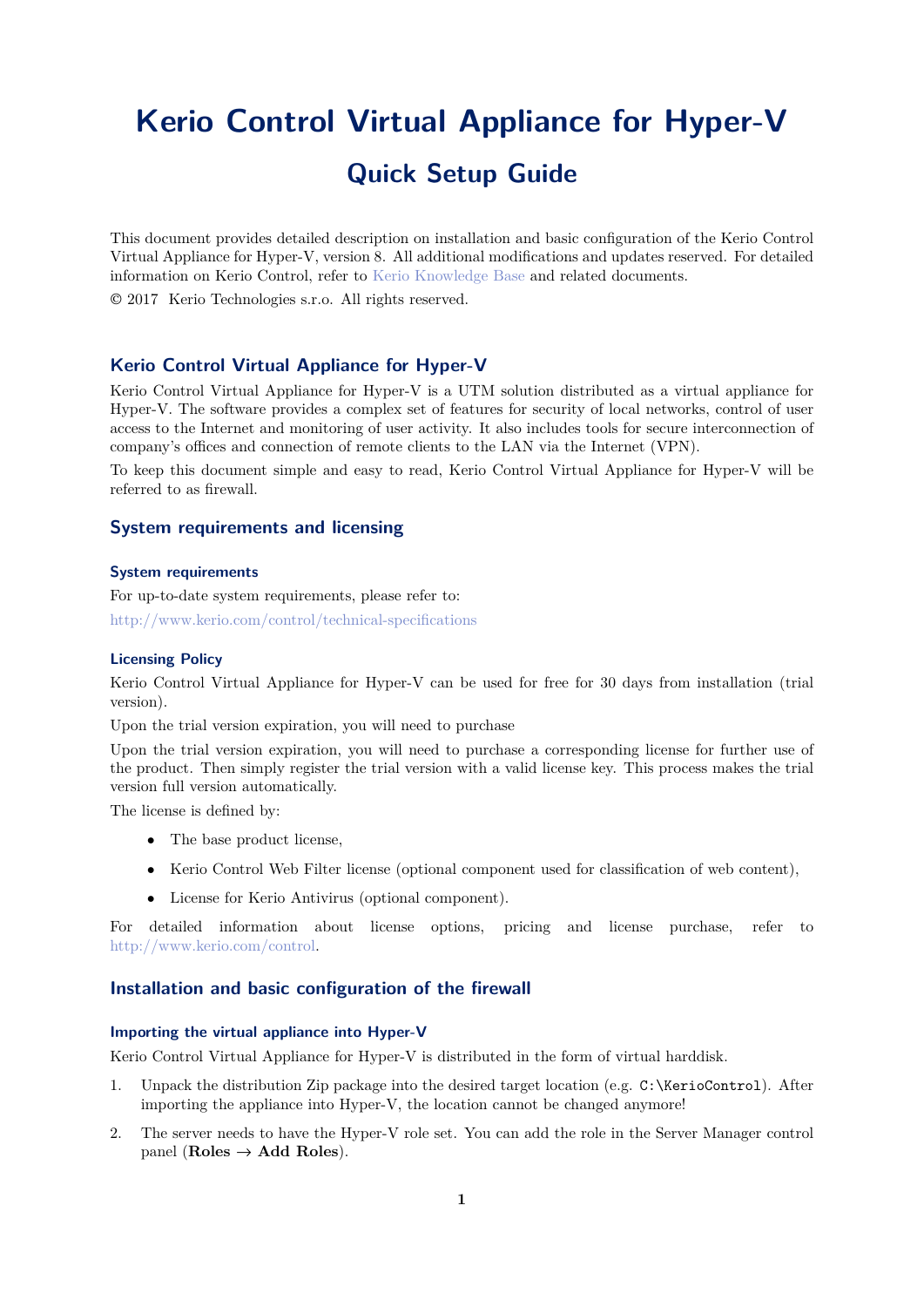- 3. Open the Hyper-V Manager control panel and choose the local Hyper-V server.
- 4. Run the New virtual machine wizard ( $New \rightarrow Virtual$  machine).
- 5. As a virtual machine location, choose the directory with the unpacked virtual harddisk (see above). Assign at least 1,5 GB RAM and virtual network adapters.
- 6. In the next step, choose the "existing virtual harddisk" option. Select the virtual harddisk unpacked from the distribution package.
- 7. After finishing the wizard, connect to the virtual appliance and start it.

#### **Installation and basic configuration**

Kerio Control checks all interfaces for a DHCP server in the network and the DHCP server provides a default route after the installation:

- Internet interfaces All interfaces where Kerio Control detects the DHCP server and the default route in the network. If there is more than one Internet interface with a default route, Kerio Control arranges the Internet interfaces in the load balancing mode.
- LAN interfaces All interfaces without any detected DHCP server. Kerio Control runs its own DHCP server through all LAN interfaces configured to **10.10.X.Y** where **X** is the index of the LAN interface (starting with 10). **Y** is 1 for the Control interface and 11-254 for DHCP assigned hosts.

To change the automatic pre-configuration, go to Kerio Control Administration to section **Interfaces**. For more information, read [Configuring network interfaces.](http://kb.kerio.com/1333)

Login to the Kerio Control Administration web interface and configure the product as necessary.

#### **Setting a static MAC address for the Kerio Control appliance**

Hyper-V assigns dynamic MAC addresses by default. Kerio Control needs a static MAC address:

- 1. In **Virtual Machine Manager**, go to properties of the Kerio Control appliance.
- 2. In **Properties**, go to **Hardware Configuration**.
- 3. In **Hardware Configuration**, select **Static** in the **MAC address** section.

| $\blacksquare$                |                                                             | $\mathbf{x}$<br>kerio-control Properties                                                            |
|-------------------------------|-------------------------------------------------------------|-----------------------------------------------------------------------------------------------------|
| General                       | Save As FINew Remove                                        |                                                                                                     |
| Status.                       | COM <sub>2</sub><br>None                                    | Network Adapter 1 (Legacy)                                                                          |
| <b>Hardware Configuration</b> | Video Adapter<br>Default video adapter                      | Connectivity<br>$\bigcirc$ Not connected                                                            |
|                               | <b>*</b> Bus Configuration                                  | ● Connected to a VM network                                                                         |
| Checkpoints                   | <b>E C</b> IDE Devices<br>2 Devices attached                | VM network:<br>PLZ Control Team<br>Browse                                                           |
| <b>Custom Properties</b>      | gw-hyper-v-mkll                                             | VM subnet:<br>PLZ Control Team_0<br>$\cdot$                                                         |
| <b>Settings</b>               | 13.00 GB. Primary<br>Virtual DVD drive<br>No Media Captured | IP address.<br><b>O</b> Dynamic IP                                                                  |
| <b>Actions</b>                | G SCSI Adapter 0<br>0 Devices attached                      | ○ Static IP (from a static IP pool)<br>IP protocol version:   IPv4 only<br>$\overline{\phantom{a}}$ |
| <b>Servicing Windows</b>      | <b>*</b> Network Adapters                                   | <b>MAC</b> address                                                                                  |
| Dependencies                  | <b>BEE</b> Network Adapter 1 (<br>Connected to PLZ Co       | O Dynamic                                                                                           |
| <b>Validation Frrors</b>      | <b>Base</b> Network Adapter 2<br>Connected to PLZ Co        | Static<br>00:15:5D:55:23:1B<br>Port profile                                                         |
| Access                        | <b>Network Adapter 3</b><br>Connected to PLZ G<br>$\equiv$  | Classification:<br>None<br>$\overline{\phantom{a}}$                                                 |
|                               | <b>Ba</b> Network Adapter 4<br>Connected to PLZ Ce          | Enable spoofing of MAC addresses<br>Enable quest specified IP addresses                             |